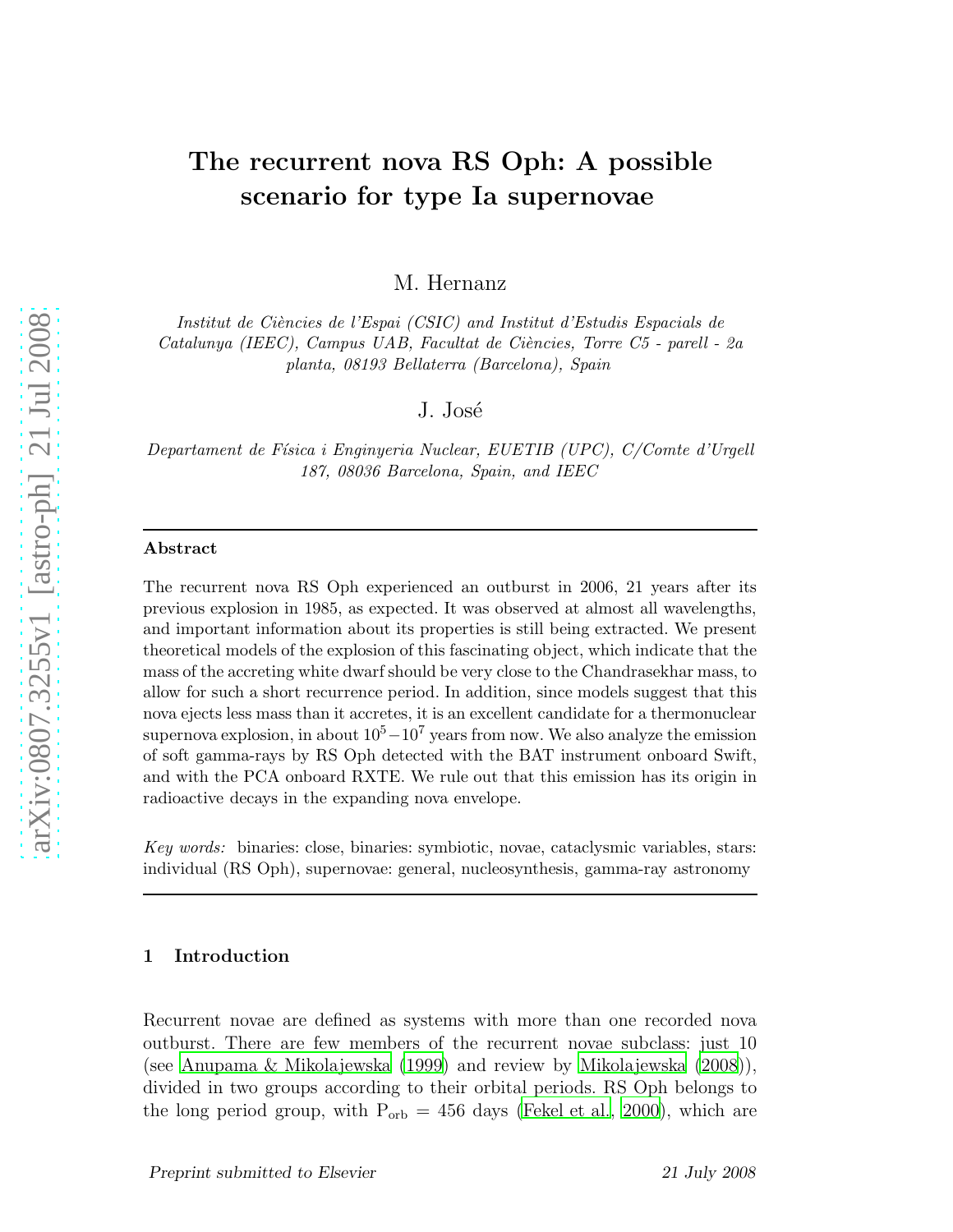interpreted as interacting binaries where a hot white dwarf accretes mass from a giant secondary; these recurrent novae are a subclass of symbiotic binaries. In contrast, classical novae occur in cataclysmic variables, a different type of binary system where a white dwarf accretes mass from a main sequence companion, overflowing its Roche lobe; typical periods of cataclysmic variables are about a few hours.

RS Oph has undergone various recorded outbursts (1898, 1933, 1958, 1967, 1985 and 2006, and two additional possible outbursts in 1907 and 1945). In the two last outbursts, a lot of observational data was gathered. The recent outburst in 2006 offered the opportunity to observe RS Oph at practically all wavelengths, radio, IR, optical, X-rays and soft gamma-rays. However, the very important UV range was missing, since there was not a satellite "equivalent" to IUE flying in 2006. It was a pity, since IUE made very important observations in the previous RS Oph eruption in 1985 [\(Shore et al.](#page-9-3), [1996\)](#page-9-3), which could not be repeated in 2006. On the other hand, current space missions like Spitzer, RXTE, XMM-Newton, Chandra and Swift have provided a wealth of IR and X-rays data, of much better quality than what could be obtained at such energy ranges in the previous outburst. All in all, there is now an impressive data set; its interpretation is a real challenge for theorists and it has provided already many exciting results.

It is worth noting that there is not yet a self consistent model of the RS Oph outburst itself, since it is not straightforward to find a set of initial conditions leading to a thermonuclear runaway (TNR) with a recurrence period as short as 21 years; classical novae recurrence periods are much longer ( $\geq 10^4 - 10^5$ ) years), well in agreement with the expected time to reach outburst conditions with typical accretion rates and initial white dwarf masses in cataclysmic variables. The only known way to reconcile a short interoutburst period -about some decades- with a TNR (i.e., explosive hydrogen burning in degenerate conditions on top of the white dwarf), is that a very massive white dwarf, close to the Chandrasekhar limit, accretes with a large mass accretion rate. This fact gives an additional interest to RS Oph and its relatives, since they are potential progenitors of thermonuclear -or type Ia- supernovae, in a relatively short time, if the white dwarf grows in mass in each nova eruption. Our evolutionary models indicate that ejected mass is smaller than accreted mass, so confirming that possibility.

In this paper we present our recent attempts to model the basic properties of the RS Oph recurrent nova outburst, with special emphasis on the ratio of ejected to accreted mass, the ejecta chemical composition and the potential gamma-ray emission. The role played by the initial conditions of the white dwarf is underlined. We also discuss the impossibility to explain the Swift/BAT hard X-soft gamma-rays detections as related with the continuum gamma-ray emission coming from electron-positron annihilation in the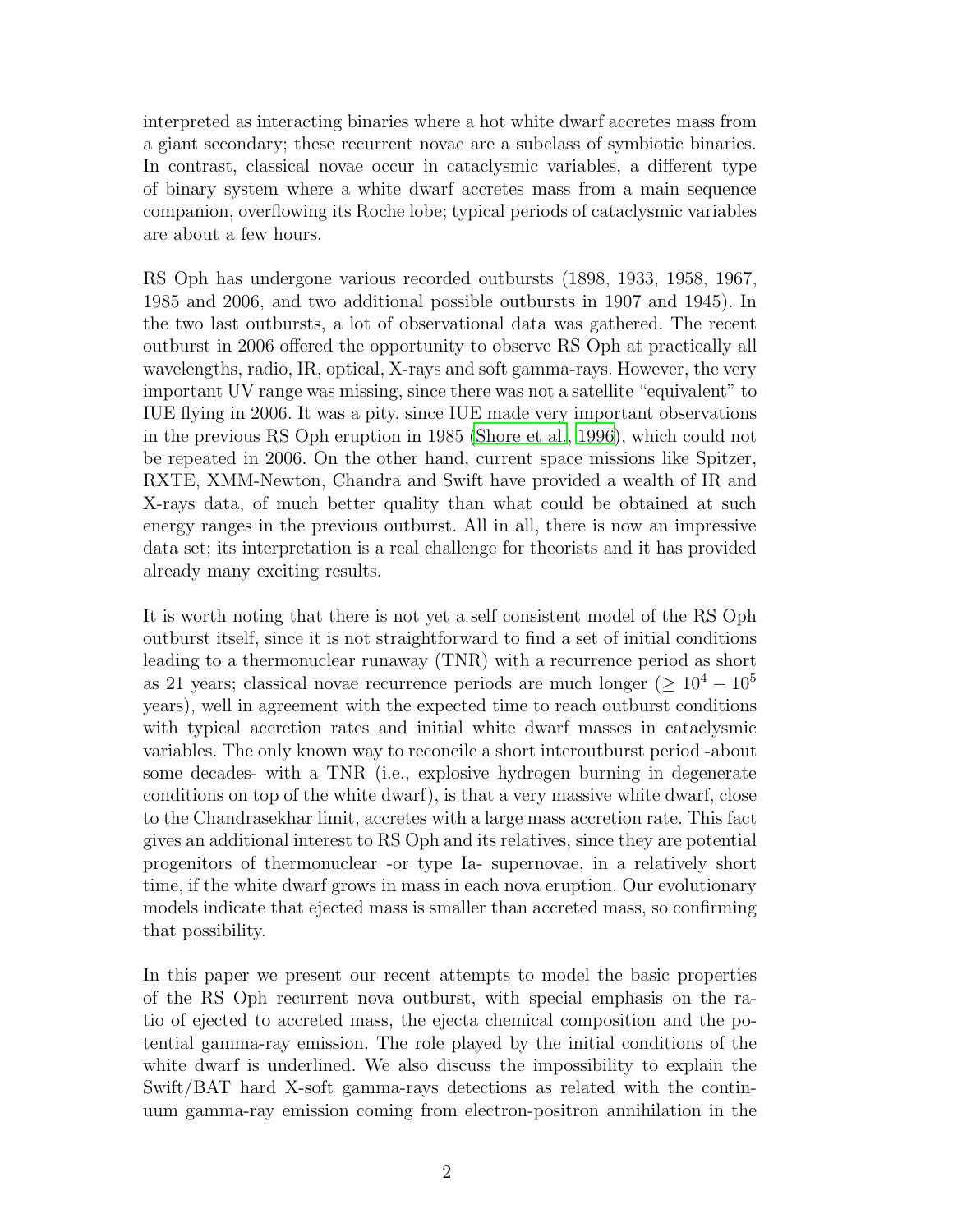expanding ejecta.

## 2 Main observational properties

The last eruption of RS Oph was recorded on 2006 February 12.83 UT, reaching magnitude 4.4 [\(Narumi et al., 2006](#page-9-4)). Observations at other wavelengths have provided important data. For instance, radio observations yielded a new detection (not obtained in the previous outburst) of early emission at low radio frequencies, clearly of nonthermal origin [\(Kantharia et al., 2007](#page-9-5)), and high resolution VLBA images, clearly showing an asymmetric expanding shock wave [\(O'Brien et al., 2006\)](#page-9-6). Early X-ray observations with RXTE [\(Sokoloski et al.](#page-9-7), [2006](#page-9-7)) and Swift/BAT [\(Bode et al., 2006\)](#page-9-8) showed hard X-ray emission (up to 50 keV), a clear indicator of the blast wave from RS Oph, i.e. an outward propagating shock wave consequence of the interaction between the expanding ejecta and the red giant wind (the latter much denser than typical circumstellar material in classical novae). Additional data about the early evolution came from IR observations, which also showed the temporal evolution of the shock velocity [\(Das, Banerjee & Ashok, 2006](#page-9-9); [Evans et al.](#page-9-10), [2007\)](#page-9-10). There is a difference in the shock velocities deduced from the X-ray and IR data, which has been shown to indicate efficient particle acceleration; nonlinear diffusive shock acceleration of cosmic rays also explains the decceleration of the blast wave in RS Oph, which occured faster than predicted by the standard adiabatic shock wave model [\(Tatischeff & Hernanz, 2007](#page-9-11)). IR observations also provide an estimate of the ejected mass:  $\sim 3 \times 10^{-6} M_{\odot}$  [\(Das, Banerjee & Ashok, 2006\)](#page-9-9). Another important set of observations in X-rays (with Swift/XRT, XMM-Newton and Chandra) revealed highly variable soft X-ray emission at about 30 days post outburst, and lasting for about 60 days, with high temporal variability [\(Bode et al., 2006](#page-9-8); [Ness et al., 2007;](#page-9-12) [Nelson et al.](#page-9-13), [2008\)](#page-9-13). The short duration of the supersoft X-ray phase points again to a very massive white dwarf in RS Oph [\(Hachisu, Kato & Luna, 2007\)](#page-9-14). This supersoft X-ray emission results from residual hydrogen burning on top of the white dwarf.

It is important to know that overabundances of lithium have been found in RS Oph in quiescence, and also in another recurrent nova, T CrB, sharing its basic properties with RS Oph [\(Wallerstein et al., 2008](#page-9-15)).

### 3 Models

The model for classical novae explosions is based on the thermonuclear runaway ensuing hydrogen degenerate burning, on top of an accreting white dwarf, which drives mass ejection at large velocities (hundreds to thousands of  $km/s$ ).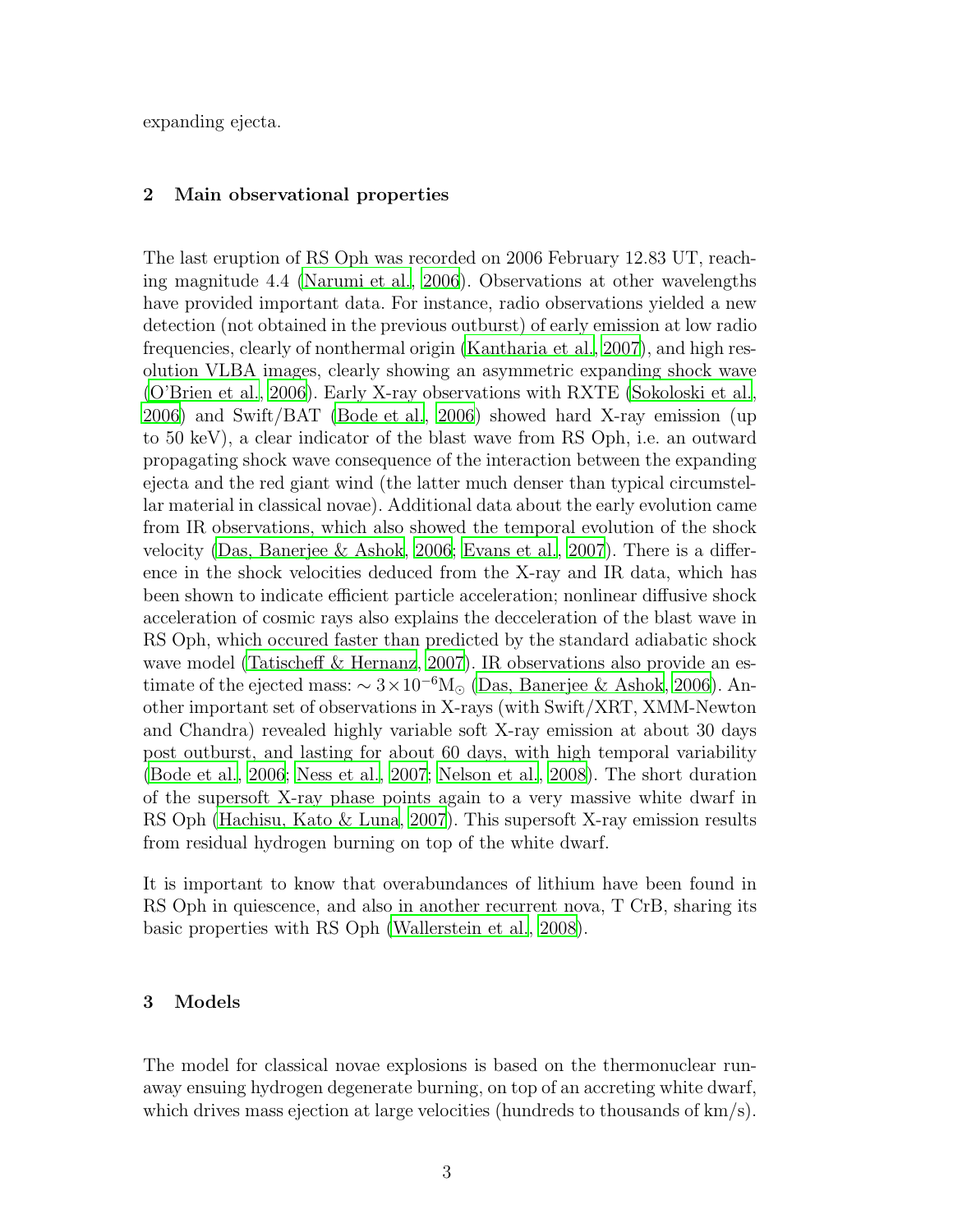For typical initial masses and luminosities of the white dwarf, and mass accretion rates from the secondaries, there is an explosion every  $10^4 - 10^5$  years. Some kind of mixing between the accreted matter and the underlying white dwarf should be invoked to explain the large enhancements above solar values of CNO nuclei, and also of neon, found in the ejecta of many novae (a list of abundances in novae ejecta can be found in [Gehrz et al. \(1998\)](#page-9-16)). However, no large overabundances of metals were found in RS Oph [\(Shore](#page-9-3) et al., [1996\)](#page-9-3), so that not much mixing is expected to occur. The main difficulty with the "standard" TNR scenario for RS Oph is the short recurrence period,  $P_{rec} = 21$ years. Both short  $P_{\text{rec}}$  and lack of overabundances above solar in the ejecta point to fast evolution, only attainable with some particular combinations of large white dwarf mass and accretion rate. A first set of nova models on white dwarfs with M=1.38 M<sub> $\odot$ </sub> were computed by [Starrfield, Sparks & Truran](#page-9-17) [\(1985\)](#page-9-17). At nearly the same epoch, an alternative scenario for RS Oph outburst was invoked [\(Livio, Truran & Webbink](#page-9-18), [1986](#page-9-18)), casting doubts on the TNR model and assuming a main sequence companion instead of a giant. However, it is nowadays accepted that the companion of the white dwarf in RS Oph is a red giant and that a TNR is responsible for its outburst. One observational fact that proves this scenario is the residual steady H-burning revealed by the supersoft X-ray emission detected  $\sim$  30 days after outburst. Other arguments come from the shock wave revealed both in X-rays, IR and radio.

We reanalyse here the TNR model for RS Oph, by means of the hydrodynamic code described in José & Hernanz (1998), which follows the evolution of the accreting white dwarf from the accretion phase up to mass ejection, with complete nucleosynthesis included, and updated nuclear reaction rates. The initial conditions are very relevant for the ensuing properties of the explosion. An initial mass always larger than 1.2  $M_{\odot}$  has been adopted, with a range of mass accretion rates and white dwarf luminosities. No mixing of any kind between the accreted mass (assumed to have solar composition) and the white dwarf core has been adopted. The main issue is the initial white dwarf luminosity; according to [Anupama & Mikolajewska \(1999\)](#page-9-0), white dwarfs in symbiotic stars are quite luminuous, as a consequence of steady H-burning on their surface. However, such high luminosities do not mean that the whole white dwarf core is very hot, but just its outer envelope. Therefore, once the purely symbiotic phase ends, a central core temperature-luminosity relation is again valid, and relatively low luminosities, such as those required to power a TNR, are possible.

A search for appropriate initial conditions leading to short recurrence periods is the first step to model RS Oph. The recurrence period can be written as  $P_{\text{rec}} = \Delta M_{\text{acc}} / \dot{M} = 21$  years, where  $\Delta M_{\text{acc}}$  is the accreted mass on top of the white dwarf required to power the outburst through a TNR and M is the mass accretion rate. The question is which combinations of the initial white dwarf mass,  $M_{wd}^{ini}$ ,  $\dot{M}$  and the initial luminosity,  $L_{wd}^{ini}$ , lead to a nova outburst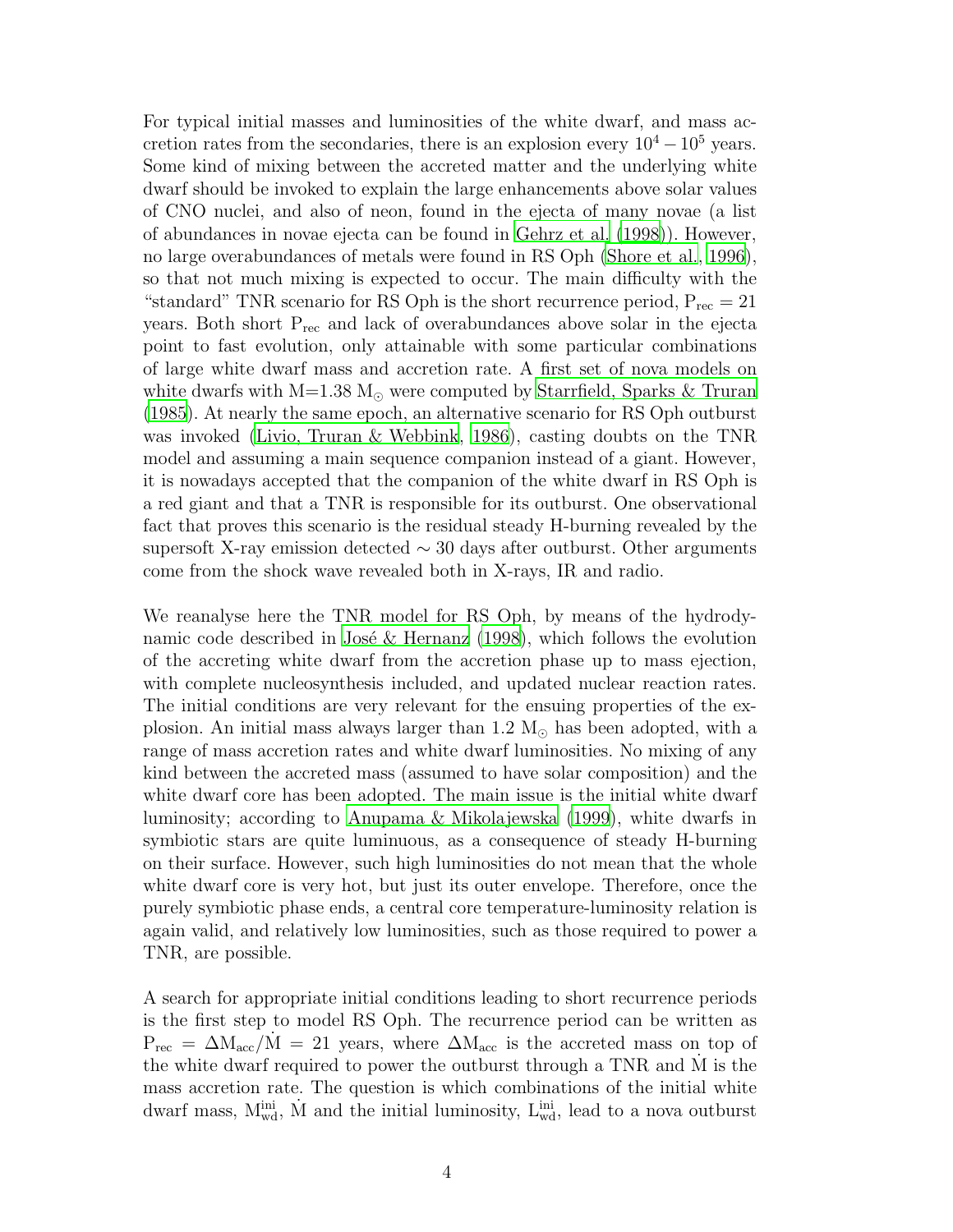

Fig. 1. Upper panel: accreted masses required to reach hydrogen ignition conditions and to power a TNR. Lower panel: recurrence periods for the same set of initial conditions as in the upper panel. Asterisks denote the values obtained for  $\dot{M} = 2 \times 10^{-7} M_{\odot} / \text{year}$  and  $L_{wd}^{ini} = 10^{-2} L_{\odot}$ .

with such a short period of 21 years. We have adopted a range of  $L_{wd}^{ini}$  between  $10^{-2}$  and 1 L<sub>⊙</sub>, and two values for M  $(2 \times 10^{-7}$  and  $10^{-8} M_{\odot}/year)$ . The initial white dwarf mass ranges from 1.25 to 1.38  $M_{\odot}$ . The chemical composition of the white dwarf should be ONe (and not CO) according to standard stellar evolution (see for instance Ritossa, García-Berro & Iben  $(1996)$ ).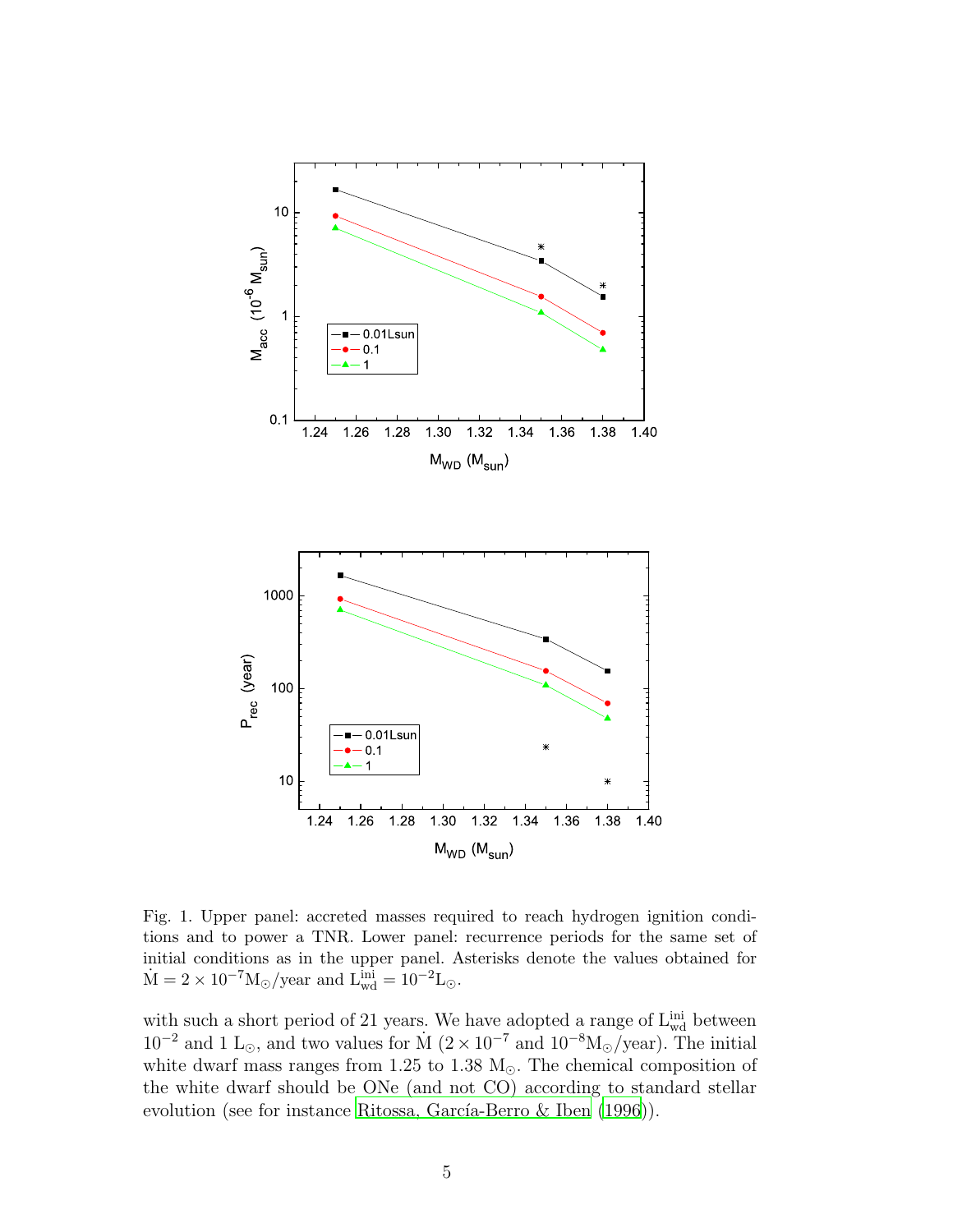We show in Figure 1 (upper panel) the accreted masses needed to reach hydrogen ignition conditions versus the white dwarf initial mass, for various luminosities and M =  $10^{-8}M_{\odot}/year$ . We also include the results for  $\dot{M} = 2 \times 10^{-7} M_{\odot}/year$  and  $L_{wd}^{ini} = 10^{-2} L_{\odot}$ . The corresponding recurrence periods are shown in the lower panel of the same figure. One sees at first glance that the critical accreted mass does not depend only on  $M_{wd}^{ini}$ , as some basic approximate formula indicate (since they only require that some pressure at the base of the accreted envelope -about  $10^{21-22}$  dyn/cm<sup>2</sup>- is reached to power degenerate H-ignition). As expected, an increase in the initial luminosity reduces the accreted mass needed to power the TNR and thus the recurrence period. Another result is that the decrease in accreted mass and recurrence period is steeper as the initial white dwarf mass approaches the Chandrasekhar limit, since the star becomes easier to destabilize. The main issue is that recurrence periods as short as 21 years are really hard to obtain; only masses larger than  $\sim 1.35 M_{\odot}$  and accretion rates about  $10^{-7} M_{\odot}/year$ can provide them. It is worth noting that the initial luminosity should be reasonably low,  $L_{wd}^{ini} = 10^{-2}L_{\odot}$ , to guarantee a TNR. Another possibility is a smaller accretion rate,  $10^{-8}M_{\odot}/year$ , with larger L, 1 L<sub>☉</sub>, but the explosion is then less powerful and marginally compatible with observations.

The high accretion rates required agree with some recent predictions from 3D simulations, yielding a red giant mass loss rate of about  $10^{-7}M_{\odot}/year$  and an accretion rate of about 10% this value, i.e.  $10^{-8} M_{\odot}/year$  [\(Walder, Folini & Shore](#page-9-21), [2008](#page-9-21)). It is worth mentioning, however, that observations by [Worters et al.](#page-9-22) [\(2007\)](#page-9-22) have detected the resumption of optical flickering in RS Oph, indicating that mass accretion had been restablished, with deduced accretion rates spanning the range between  $10^{-10}$  and  $10^{-9}M_{\odot}/year$ , depending on the mechanism of accretion (either wind accretion or Roche lobe overflow); with such small accretion rates, recurrence periods would be larger than 21 years by orders of magnitude (José & Hernanz, [1998\)](#page-9-19).

In Table 1 we show some properties of the explosion for the most interesting cases. The models with  $M_{wd}^{ini}$ =1.35 and 1.38  $M_{\odot}$ ,  $\dot{M} = 2 \times 10^{-7} M_{\odot}/year$ ,  $L_{wd}^{ini}$  =  $10^{-2}L_{\odot}$  illustrate the effect of the initial white dwarf mass: a slight increase in initial mass from 1.35 to 1.38  $M_{\odot}$  reduces the recurrence period by more than a factor of 2 (from 24 to 10 years). The properties of two additional models, with  $\dot{M} = 10^{-8} M_{\odot}/year$  and two initial luminosities -  $L_{wd}^{ini} = 10^{-2}$  and 1  $L_{\odot}$  are also displayed, to illustrate the effect of the initial white dwarf luminosity and of the mass accretion rate. A decrease in the accretion rate by a factor of 20 increases the recurrence period by a similar factor (from  $\sim 10$  to  $\sim 160$ ) years), provided that the initial luminosity is unchanged  $(10^{-2}L_{\odot})$ . On the other hand, an increase by a factor of 100 in the initial luminosity (from 10<sup>−</sup><sup>2</sup> to 1 L<sub>⊙</sub>) just reduces the recurrence period by a factor of 2.7 (from  $\sim$  160 to  $\sim$  60 years), provided that the accretion rate and the initial white dwarf mass remain unchanged (1.38 M<sub>☉</sub> and  $10^{-8}M_{\odot}/year$ , respectively).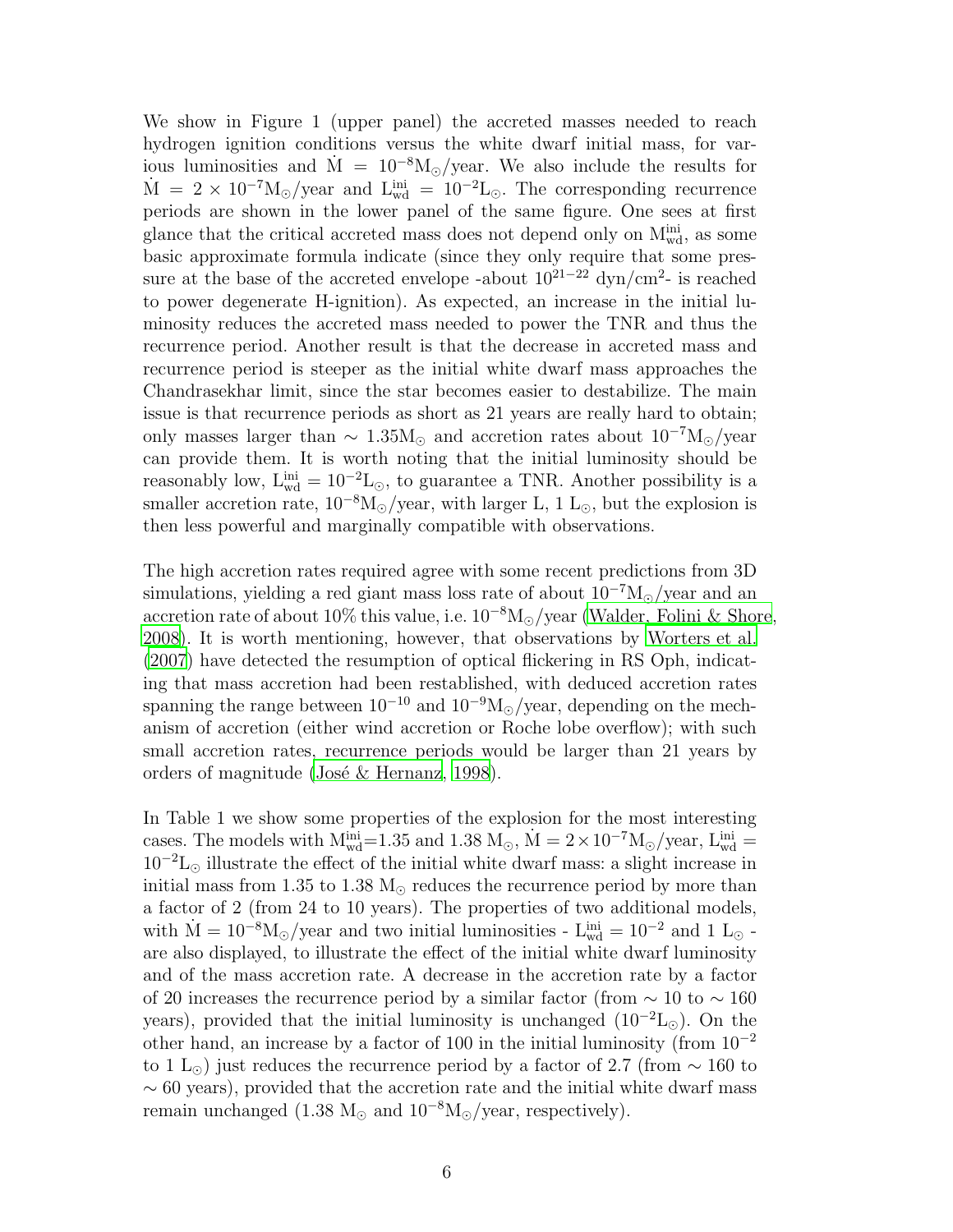#### Table 1

Main properties of the RS Oph models: peak temperature, accreted and ejected masses, timescales (accretion, recurrence time), total white dwarf mass increase and time needed to reach M<sub>Chandra</sub>. Units are:  $10^8$  K for T, M<sub> $\odot$ </sub> for masses, years for times.

|                                                                                    | $M_{WD}$ $T_{peak}$ $M_{acc}$ |  |                                          |  |  |  | $M_{\rm ej}$ $t_{\rm acc}$ $t_{\rm rec}$ $\Delta M_{\rm wd}$ $\Delta t_{\rm Chandra}$ |
|------------------------------------------------------------------------------------|-------------------------------|--|------------------------------------------|--|--|--|---------------------------------------------------------------------------------------|
| $L_{\text{ini}} = 10^{-2} L_{\odot}$ ; $\dot{M} = 2 \times 10^{-7} M_{\odot}/year$ |                               |  |                                          |  |  |  |                                                                                       |
| 1.35                                                                               | 2.8                           |  | $4.7E-6$ $3.0E-6$ $23.3$ $24$ $1.7E-6$   |  |  |  | 6.9E5                                                                                 |
| 1.38                                                                               | 3.1                           |  | $2.0E-6$ $1.3E-6$ $10.0$ $10.4$ $0.7E-6$ |  |  |  | 2.9E5                                                                                 |
| $L_{\text{ini}} = 10^{-2} L_{\odot}$ ; $\dot{M} = 10^{-8} M_{\odot}/year$          |                               |  |                                          |  |  |  |                                                                                       |
| 1.38                                                                               | 3.0                           |  | $1.6E-6$ $1.1E-6$ $156$ $157$ $4.1E-7$   |  |  |  | 7.6E6                                                                                 |
| $L_{\rm ini} = 1 L_{\odot}$ ; $\dot{M} = 10^{-8} M_{\odot} / \text{year}$          |                               |  |                                          |  |  |  |                                                                                       |
| 1.38                                                                               | 2.5                           |  | 4.8E-7 4.0E-7 47.8 57.6 7.7E-8           |  |  |  | 1.2E7                                                                                 |

Peak temperatures (see again Table 1) range around  $(2-3) \times 10^8$  K, which are moderate but similar to those of classical novae; in contrast, the total time elapsed since accretion starts up to ignition is much shorter, as already emphasized. The corresponding accreted and ejected masses are quite small,  $\sim 10^{-6}$  M<sub>⊙</sub> or even smaller ( $\sim 10^{-7}$  M<sub>☉</sub> for the model with large initial luminosity, 1  $L_{\odot}$ ). However, the case with large initial luminosity does not give a very energetic explosion and would not well represent RS Oph (but it is not too bad concerning the recurrence period, 58 years, just a factor of ∼ 3 above the observed value). The two models with  $M = 2 \times 10^{-7} M_{\odot}/year$  are thus those that best reproduce RS Oph main observed features. The maximum bolometric luminosities reach  $\sim (3-5) \times 10^5$ L<sub>⊙</sub>, the average global kinetic energy is about  $10^{44}$  erg, with average velocities of  $(3-4) \times 10^3$  km/s, and ejected masses are  $\sim 10^{-6}$  M<sub>☉</sub>, which indicate that this nova is a bit less energetic than classical ones, and with a smaller content of radioactive nuclei (as shown below).

An important result is that the accreted masses are larger than the ejected ones, so that the mass of the white dwarf increases:  $M_{\text{acc}}$ -  $M_{\text{ejec}}$  ranges between 0.7 and  $1.7 \times 10^{-6}$  M<sub>☉</sub>, leading to an expected time to reach the Chandrasekhar mass (M<sub>Chandra</sub>= 1.4 M<sub>⊙</sub>) ranging between 3 and 7  $\times 10^5$  years for the two models with  $\dot{M} = 2 \times 10^{-7} M_{\odot}$ /year. The other models would need much larger times to reach the Chandrasekhar mass, and thus would not be viable type Ia progenitors.

The nucleosynthesis in our models provides large hydrogen and helium abundances in the ejecta (mass fractions  $\sim 0.6$  and  $\sim 0.4$ , respectively). There is not large overproduction with respect to solar of metals, in agreement with observations, and contrary to what is obtained in general for classical no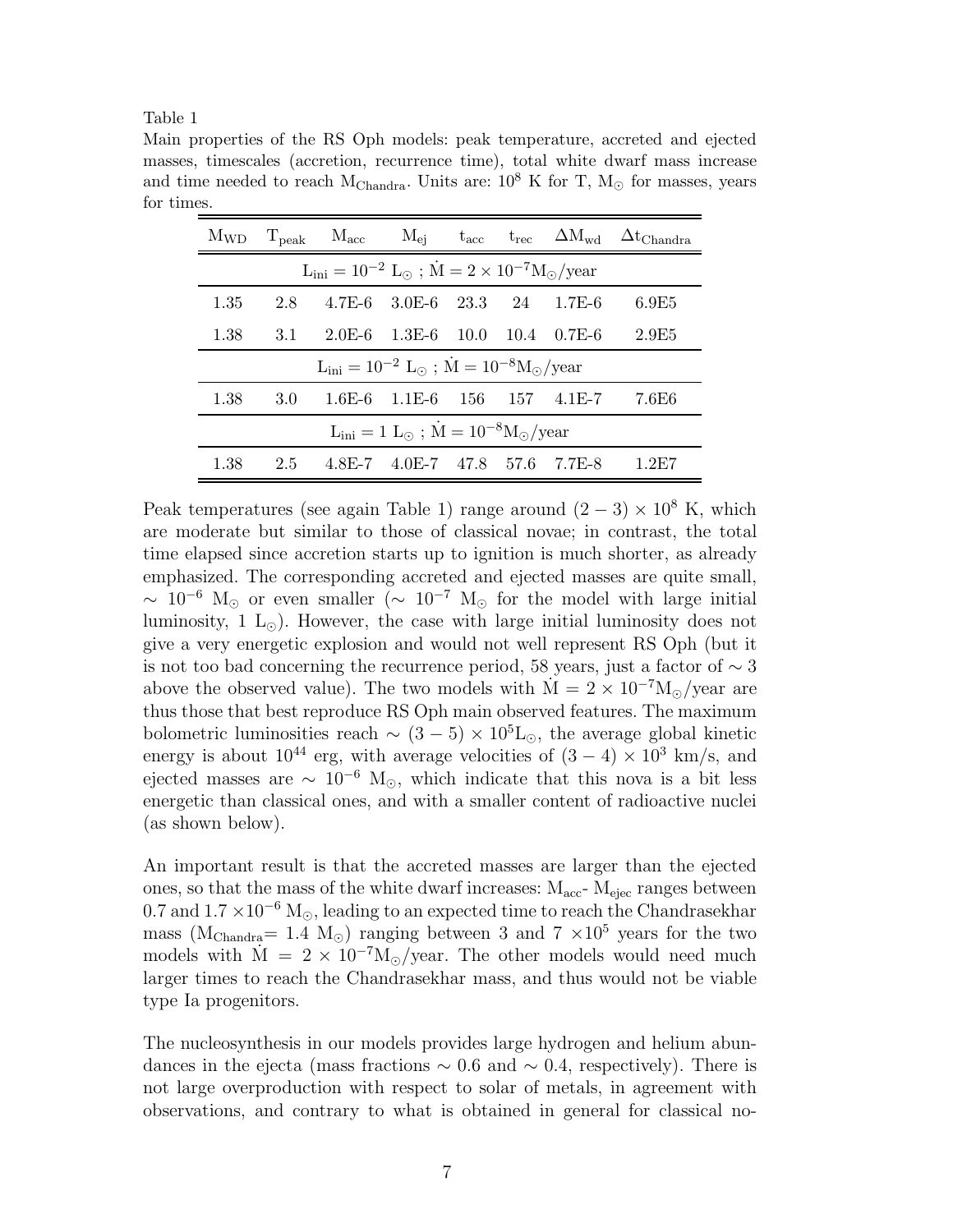vae. The main reason for such a difference is the lack of initial mixing and the rapid evolution to the runaway. Regarding <sup>7</sup>Li, it is not at all overproduced. The key issue in the synthesis of  ${}^{7}$ Li is the amount of  ${}^{7}$ Be (which is transformed into <sup>7</sup>Li in the ejecta after an electron capture) that survives the TNR (see [Hernanz et al. \(1996](#page-9-23)); José & Hernanz (1998)). At the early stages of the TNR, <sup>7</sup>Be is efficiently destroyed by proton capture reactions, but as soon as enough T is reached (about  $(5 - 7) \times 10^8$ K) photodisintegration of  ${}^{8}B$  drives a pseudo-equilibrium between <sup>7</sup>Be and  ${}^{8}B$ . Hence, the final amount of <sup>7</sup>Li strongly depends on the level of <sup>7</sup>Be destruction prior to this pseudoequilibrium. The faster the TNR, the shorter to reach the pseudo-equilibrium stage, and hence, the larger the final amount of  $\mathrm{^{7}Li}$ . This explains why CO models lead in general to larger amounts of <sup>7</sup>Li in the ejecta as compared with ONe models (since mixing with the underlying CO WD brings  $^{12}$ C fuel into the envelope which speeds up the TNR dramatically). Also, the increase of strength in explosions hosting massive white dwarfs explains why very massive ONe white dwarfs (close to the Chandrasekhar mass) eject larger amounts of <sup>7</sup>Li than not so massive ONe white dwarfs, but never reaching solar values or larger. Thus, the Li overabundance found in RS Oph in quiescence [\(Wallerstein et al., 2008](#page-9-15)) is likely not synthesized during the nova outburst.

There are small amounts of the radioactive nuclei relevant for  $\gamma$ -ray emission  $(13N, 18F, 7Be$  and  $22Na$ , see Gómez-Gomar et al.  $(1998)$ ), i.e., much smaller yields in mass fraction (and also absolute yields, because of the small ejected masses) than for classical novae. In addition, the envelope becomes transparent to  $\gamma$ -rays later than in normal novae, because of the smaller global kinetic energy. All in all, the expected gamma-ray fluxes are very small. This rules out the interpretation of the observed soft  $\gamma$ -rays from RS Oph, with the BAT instrument on board the Swift satellite [\(Bode et al.,](#page-9-8) [2006\)](#page-9-8), as due to the decay of radioactive nuclei. Shocks within the ejecta should provide a better explanation of the observed hard X-ray emission [\(Sokoloski et al.](#page-9-7), [2006](#page-9-7); [Bode et al., 2006](#page-9-8)). In fact, one could know beforehand that Swift/BAT observations of RS Oph can not be interpreted as due to radioactive nuclei decay, by two reasons: the spectral shape and the light curve (Gómez-Gomar et al., [1998](#page-9-24); Hernanz, Gómez-Gomar & José, 2002). The shapes of the  $\gamma$ -ray spectra expected from radioactive decay at various epochs are such that there is less emission in the 15-25 keV energy band than in the 25-50 keV band, due to the sharp spectral cutoff at low energies produced by photoelectric absorption. The contrary was observed with Swift/BAT and RXTE, as shown in Figure 1 from [Bode et al. \(2006\)](#page-9-8). Concerning the γ-ray light curve, our models indicate that the maximum in visual flux occurs later than the maximum in  $\gamma$ -rays (simultaneous to peak temperature), for all types of novae, again in contradiction with the observations with Swift/BAT, where the peak in hard  $X/\text{soft }\gamma\text{-ray emission occurred after the optical outburst (see Figure 1 from }$ [Bode et al. \(2006\)](#page-9-8)).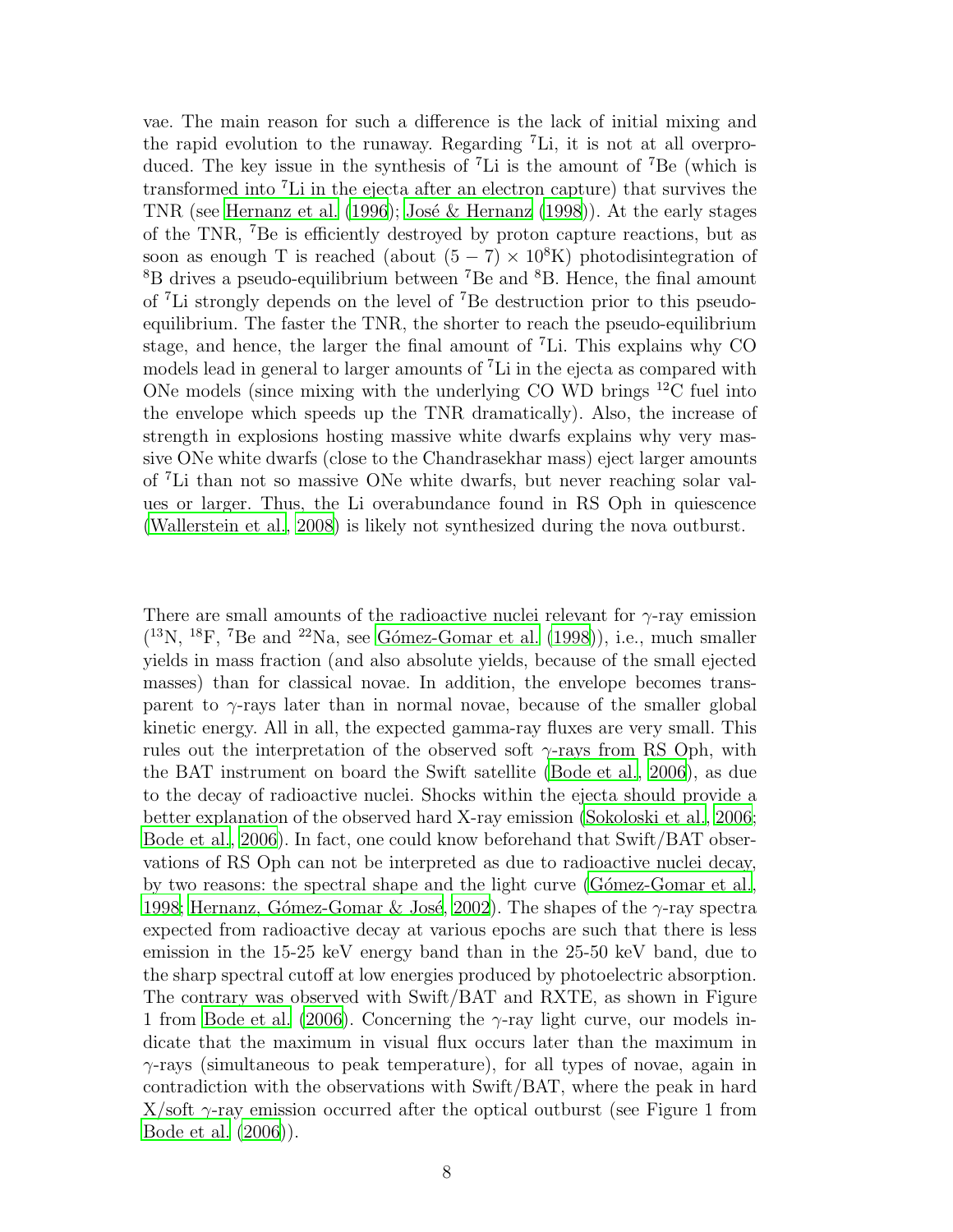#### 4 Discussion and conclusions

Models of the RS Oph explosion should account for its main observed properties, e.g., very short recurrence period (21 years), small ejected mass, roughly solar chemical composition of the ejecta and maximum luminosities and ejecta velocities similar to those of classical novae. Hydrodynamic models of massive (larger than  $\sim 1.35 \text{ M}_{\odot}$ ) accreting white dwarfs with large accretion rates ranging from  $\dot{M} = 10^{-8}$  to  $2 \times 10^{-7} M_{\odot}/year$  - well reproduce these features. But there are still some aspects to be better understood, as the need of initially low white dwarf luminosities, as compared with some observations at quiescence. We want to point out a few important puzzles. First of all, very massive white dwarfs should be made of ONe (if they were born as massive white dwarfs); therefore, they pose a problem as scenarios for type Ia supernovae, because ONe white dwarfs rather collapse to a neutron star than explode, when reaching  $M_{Chandra}$  (see Gutiérrez, Canal & García-Berro [\(2005\)](#page-9-26) and references therein). One could envision that the white dwarf was initially born as a CO white dwarf, but then it should have been less massive than 1.1  $M_{\odot}$  and be able to reach 1.35-1.38  $M_{\odot}$  through successive recurrent nova eruptions. However, this seems unrealistic because models do not reproduce such behaviour. Second, the mass left after the recurrent nova explosion, i.e.,  $M_{\text{acc}}$ -  $M_{\text{elec}}$  (see above) should be compatible with the duration of the super soft X-ray emission phase (around 60 days, see [Hachisu, Kato](#page-9-14) & Luna [\(2007](#page-9-14))). According to our models [\(Sala & Hernanz](#page-9-27), [2005\)](#page-9-27), the remnant envelope mass for a hydrogen mass fraction of 0.6 and mass of the white dwarf larger than 1.3  $M_{\odot}$  should be around  $10^{-7}$   $M_{\odot}$ , and surely smaller than  $10^{-6}$   $M_{\odot}$ . Therefore, the mass of the white dwarf is more plausibly 1.38 than 1.35  $M_{\odot}$  (see Table 1). Finally, the hard  $X/\text{soft} \gamma$ -rays detected with Swift/BAT and RXTE in the early phases of the explosion could not come from electron-positron annihilation emission (with positrons coming from the decay of the  $\beta^+$ -unstable nuclei  $^{13}N$ ,  $^{18}F$  in the ejecta), both because of the tiny amount of radioactive nuclei, the too late appearence of such emission and its spectral shape. Deeper studies of both the thermonuclear runaway phase and the interaction between the ejecta and the dense stellar wind of the red giant are in progress, to better understand the wealth of observational data available for the fascinating RS Oph recurrent nova.

#### Acknowledgements

This work has been supported by the spanish MEC and by the catalan DURSI through grants ESP2007-61593, AYA2007-66256 and 2005SGR00378, and by FEDER funds. We thank Vincent Tatischeff for many valuable discussions.